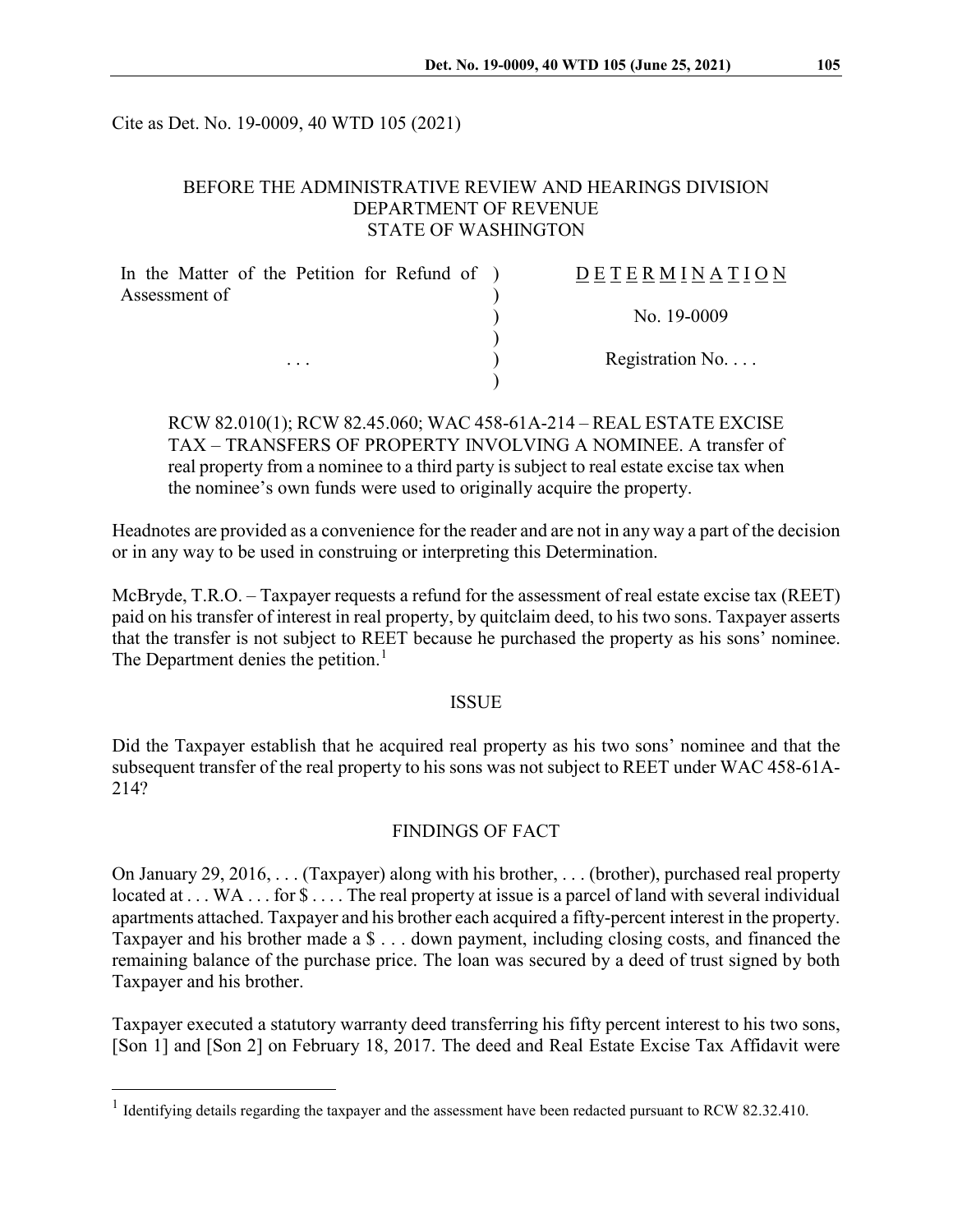filed on March 2, 2017. An exemption from REET was claimed under WAC 458-61A-214. This transfer was selected by the Washington Department of Revenue Special Programs Division (Special Programs) for review.

On October 16, 2017, Special Programs issued a letter to Taxpayer, requesting documentation to support the claimed exemption. Taxpayer provided additional records and explained that he purchased his interest in the property solely for his sons as an investment property. He claims that his sons were unable to qualify for financing on their own so he purchased the property with the agreement that eventually the property would be transferred to his sons.

Taxpayer asserts that \$ . . . of the down payment made to purchase the property was initially considered a gift to his sons from him and his wife. However, the sons insisted on paying their parents back for a portion of the gift. In support, Taxpayer submitted copies of the carbon copies of the checks written by [Son 1] to Taxpayer and corresponding bank statements, and copies of actual checks written by [Son 2] to Taxpayer. Taxpayer also stated that the rent monies paid by the tenants of the apartments were sufficient to pay the mortgage payments and the agreement between him and his sons was that if anything else was needed, his sons would be responsible for one-half of the expense with Taxpayer's brother responsible for the other half.

To meet the requirements under WAC 458-61A-214, Taxpayer submitted a signed affidavit executed by Taxpayer, [Son 1,] and [Son 2] (Affidavit) asserting the following: terms of the initial purchase, the Taxpayer's and sons' intent in Taxpayer purchasing the property, the intent that Taxpayer was acting as the nominee for his sons at the time of purchase, the payment of the REET due on the initial purchase, the statement that the property in question has and will be for the foreseeable future occupied by tenants, and whose rents cover the mortgage. The Affidavit also states the nature of the \$ . . . down payment and the sons' obligation to reimburse Taxpayer for Taxpayer's portion of the down payment. Taxpayer also submitted [Son 1's] and [Son 2's] Driver Licenses showing their dates of birth and the mortgage closing disclosure statement for the original purchase.

Special Programs reviewed this information and determined Taxpayer did not qualify for the REET exemption. Special Programs issued an assessment against Taxpayer on November 15, 2017, for \$ . . . including tax, interest and penalties. Special Programs used 50% of the January 29, 2016, purchase price, or \$ . . . as the tax basis of the assessment. Taxpayer filed a petition for review.

In support of Taxpayer's petition for review, Taxpayer submitted various emails written contemporaneously between the Taxpayer, his brother, and their realtor. The different email strings are regarding the actual property and purchasing it as an investment property. Signed declarations by [realtor], [Taxpayer], and Taxpayer's brother were also submitted. Each of the signed declarations states that it was Taxpayer's intent when purchasing the property to purchase the property for his sons and not for his individual gain nor with the intent to resell the property to his sons.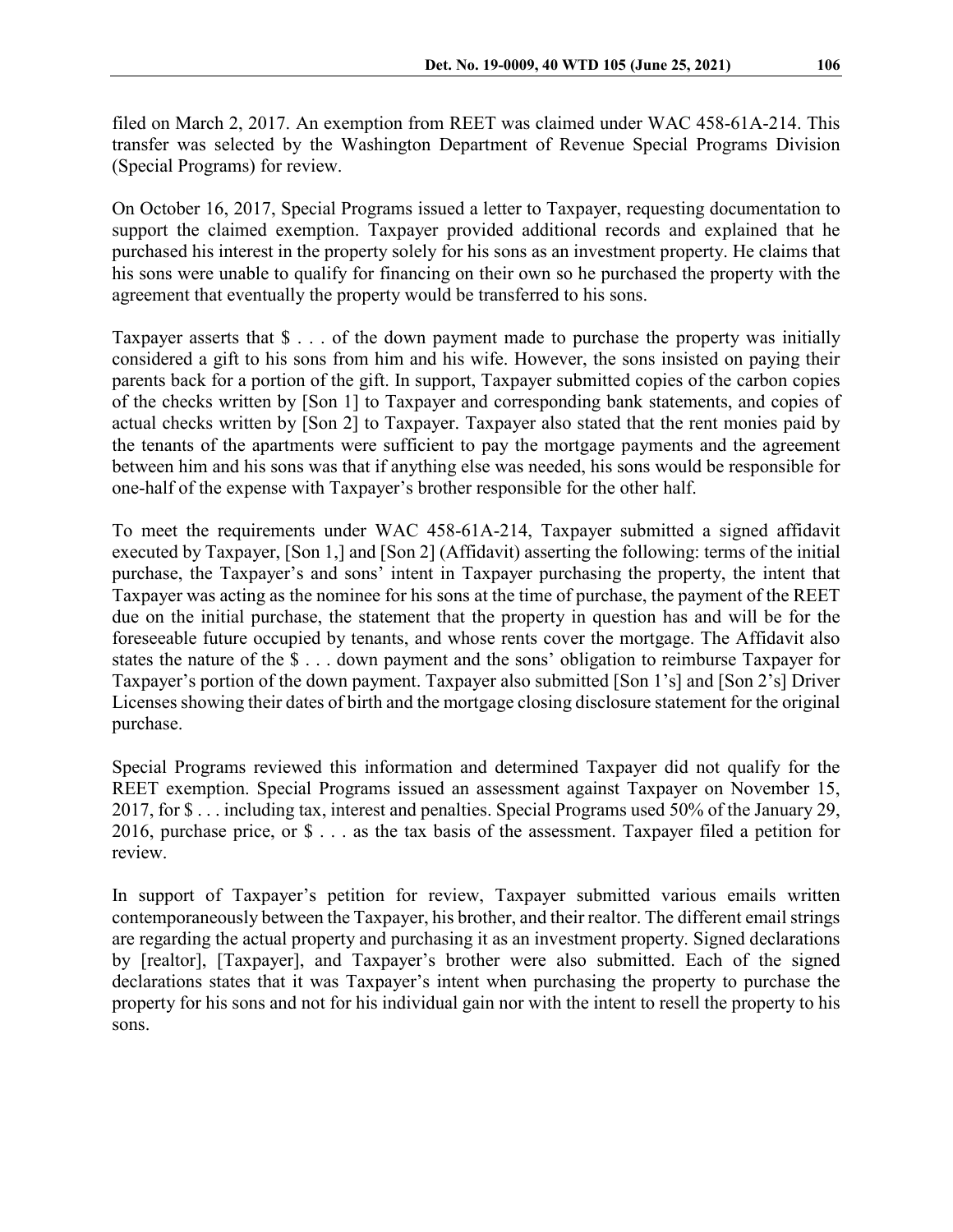Taxpayer also asserts that if REET is due, then the proper measure of the tax should be the amount of underlying mortgage at the time of transfer, \$ . . . . Taxpayer provided a mortgage statement dated February 13, 2017, as evidence for this amount.

#### ANALYSIS

Washington imposes REET on "each sale of real property" in this state. RCW 82.45.060. RCW 82.45.010(1) defines "sale" as "any conveyance, grant, assignment, quitclaim, or transfer of the ownership of or title to real property . . . for a valuable consideration . . . ." REET is the obligation of the seller. RCW 82.45.080(1). [Taxpayer does not dispute the existence of valuable consideration.]

WAC 458-61A-214 explains the application of REET to transfers of property involving a "nominee." A "nominee" is a person who acts as an agent on behalf of another person in the purchase of real property. WAC 458-61A-214(1). The initial acquisition by a nominee on behalf of the third party is subject to REET. WAC 458-61A-214(2). The rule explains that REET applies to the later transfer by the nominee to the third party unless each of the following requirements is met: (a) The proper tax was paid on the initial purchase of the property by the nominee; (b) The funds used by the nominee to acquire the property were provided by the third party; (c) The third party legally existed at the time of the initial transaction; and (d) The subsequent transfer from the nominee to the third party is not for a greater consideration than that of the initial acquisition; ... WAC 458-61A-214(3); *see also* Det. No. 15-0095, 35 WTD 213, 214 (2016). [Under RCW 82.45.010(1), if the subsequent transfer meets the requirements of WAC 458-61A-214(2), it is not subject to REET as it is not deemed a sale since it is simply a transfer from the nominee to the third party.]

To meet the requirements under WAC 458-61A-214, a party must provide acceptable documentation of each requirement, described as follows:

Acceptable documentation includes a notarized statement, dated on or before the date of the initial purchase, that the nominee acquired the property on behalf of the third party, *or* other documentation clearly demonstrating the requirements of subsection (3) of this section have been satisfied. Such documentation may include, but is not limited to, financial documentation evidencing the nominee/third-party relationship existed from the time of the original transfer, and confirming the source of the funds used to purchase the property.

WAC 458-61A-214(5).

Here, Taxpayer has met requirements under subsections (a) and (d) under WAC 458-61A-214. However, Taxpayer has not met requirement (b) of showing that the funds used by the nominee to acquire the property were provided by the third party. Indeed, the Taxpayer admits that his own funds (along with a loan acquired in his name) were used to acquire the 50% interest in the property. Taxpayer claims that the down payment to purchase the property was a combination of a gift and loan. Even if this were the case, the residual amount of the mortgage was a loan acquired by Taxpayer. Taxpayer has provided no evidence or documentation to show that the sons obtained